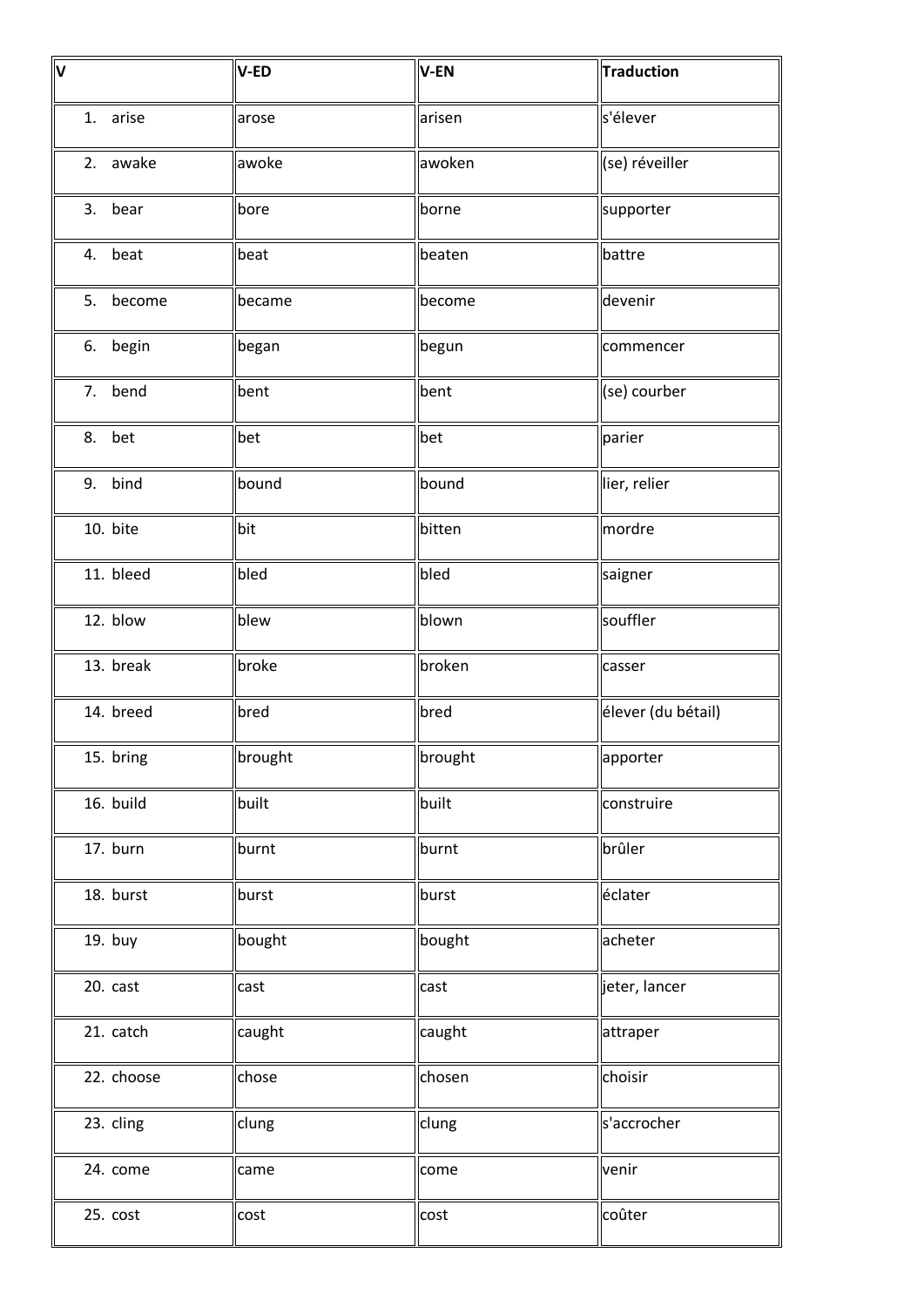| 26. creep   | crept   | crept     | ramper                |
|-------------|---------|-----------|-----------------------|
| 27. cut     | cut     | cut       | couper                |
| 28. deal    | dealt   | dealt     | distribuer            |
| 29. dig     | dug     | dug       | creuser               |
| 30. do      | did     | done      | faire                 |
| 31. draw    | drew    | drawn     | dessiner              |
| 32. dream   | dreamt  | dreamt    | rêver                 |
| 33. drink   | drank   | drunk     | boire                 |
| 34. drive   | drove   | driven    | conduire              |
| 35. dwell   | dwelt   | dwelt     | habiter               |
| 36. eat     | ate     | eaten     | manger                |
| 37. fall    | fell    | fallen    | tomber                |
| 38. feed    | fed     | fed       | nourrir               |
| 39. feel    | felt    | felt      | sentir, éprouver      |
| 40. fight   | fought  | fought    | combattre             |
| 41. find    | found   | found     | $\sqrt{\frac{1}{10}}$ |
| 42. flee    | fled    | fled      | s'enfuir              |
| 43. fly     | flew    | flown     | voler                 |
| 44. forbid  | forbade | forbidden | interdire             |
| 45. forget  | forgot  | forgotten | oublier               |
| 46. forgive | forgave | forgiven  | pardonner             |
| 47. freeze  | froze   | frozen    | geler                 |
| 48. get     | got     | got       | obtenir               |
| 49. give    | gave    | given     | donner                |
|             |         |           |                       |
| 50. go      | went    | gone      | aller                 |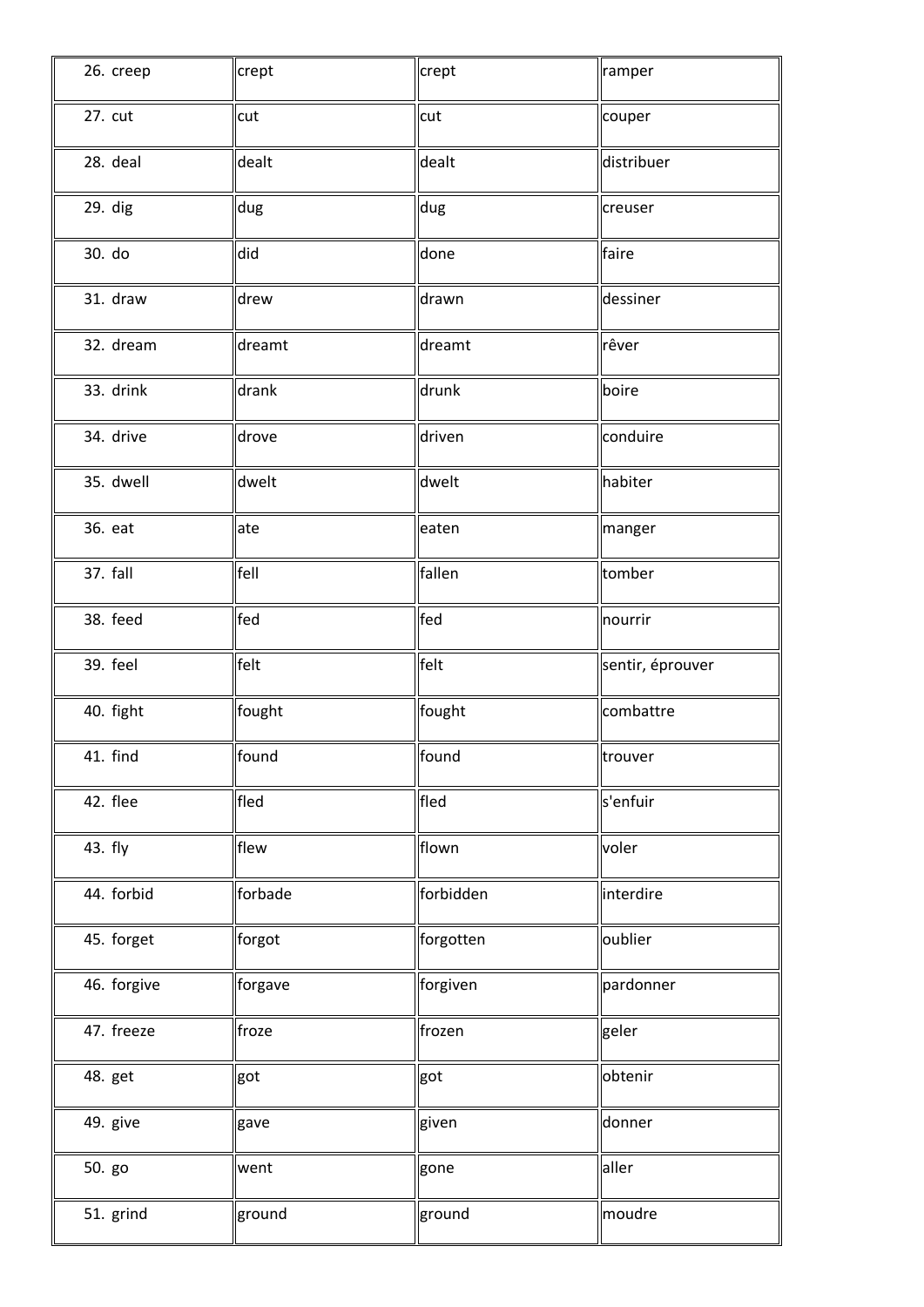| 52. grow     | grew     | grown    | grandir            |
|--------------|----------|----------|--------------------|
| 53. hang     | hung     | hung     | pendre, accrocher  |
| 54. have     | had      | had      | avoir              |
| 55. hear     | heard    | heard    | entendre           |
| 56. hide     | hid      | hidden   | (se) cacher        |
| 57. hit      | hit      | hit      | frapper, atteindre |
| 58. hold     | held     | held     | tenir              |
| 59. hurt     | hurt     | hurt     | blesser            |
| 60. keep     | kept     | kept     | garder             |
| 61. kneel    | knelt    | knelt    | s'agenouiller      |
| 62. know     | knew     | known    | savoir, connaître  |
| 63. lay      | laid     | laid     | poser à plat       |
| 64. lead     | led      | led      | mener              |
| 65. lean     | leant    | leant    | s'appuyer          |
| 66. leap     | leapt    | leapt    | sauter             |
| 67. learn    | learnt   | learnt   | apprendre          |
| 68. leave    | left     | left     | laisser, quitter   |
| 69. lend     | lent     | lent     | prêter             |
| 70. let      | let      | let      | permettre, louer   |
| 71. lie      | lay      | llain    | être étendu        |
| 72. light    | lit      | lit      | allumer            |
| 73. lose     | lost     | lost     | perdre             |
| 74. make     | made     | made     | faire, fabriquer   |
| 75. mean     | meant    | meant    | signifier          |
| 76. meet     | met      | met      | (se) rencontrer    |
| 77. overcome | overcame | overcome | surmonter, vaincre |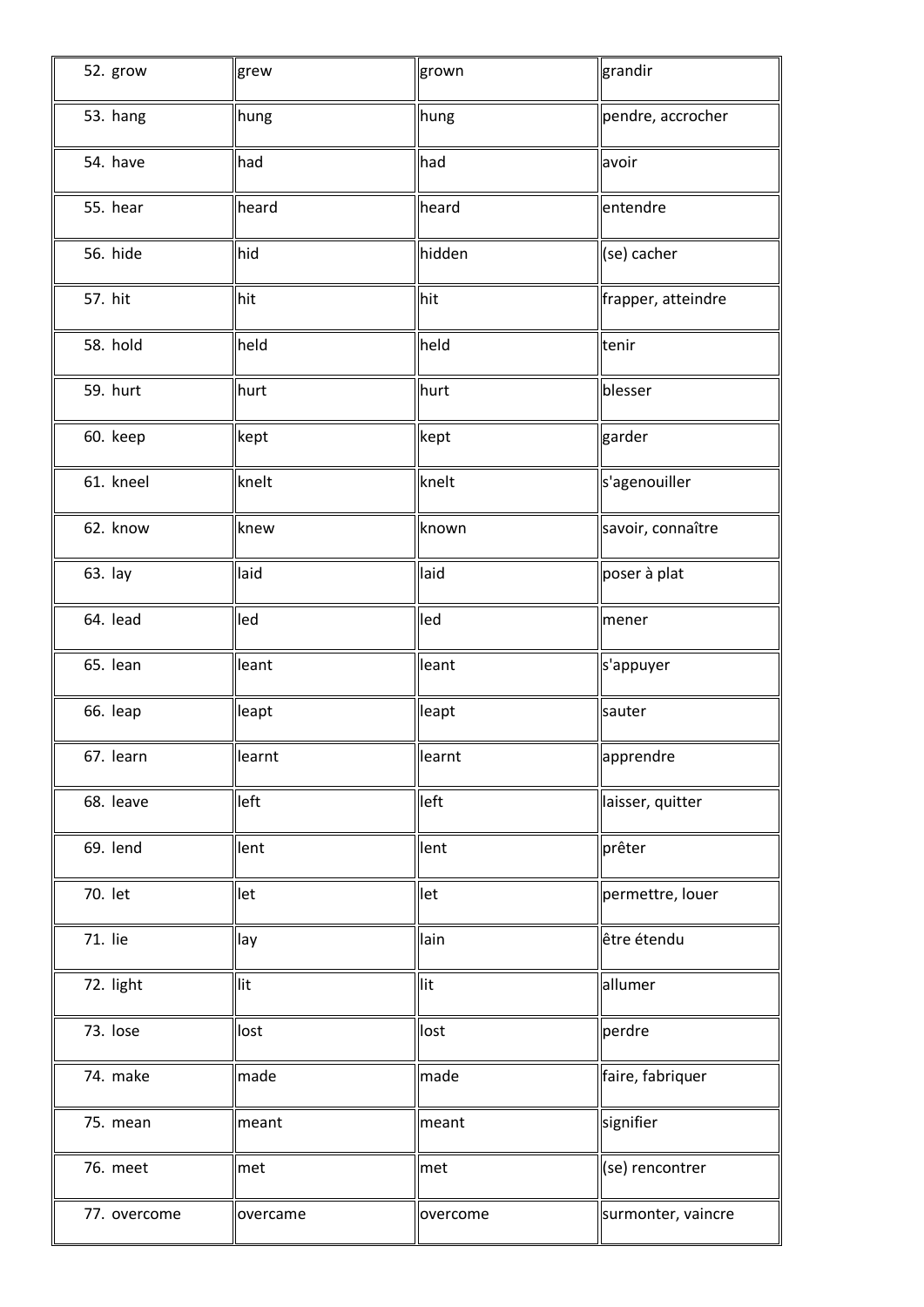| 78. pay       | paid   | paid   | payer              |
|---------------|--------|--------|--------------------|
| 79. put       | put    | put    | mettre             |
| 80. read      | read   | read   | lire               |
| 81. ride      | rode   | ridden | chevaucher         |
| 82. ring      | rang   | rung   | sonner             |
| 83. rise      | rose   | risen  | s'élever, se lever |
| 84. run       | ran    | run    | courir             |
| 85. saw       | sawed  | sawn   | scier              |
| 86. say       | said   | said   | dire               |
| 87. see       | saw    | seen   | voir               |
| 88. seek      | sought | sought | chercher           |
| 89. sell      | sold   | sold   | vendre             |
| 90. send      | sent   | sent   | envoyer            |
| 91. set       | set    | set    | fixer              |
| 92. sew       | sewed  | sewn   | coudre             |
| 93. shake     | shook  | shaken | secouer            |
| 94. shine     | shone  | shone  | briller            |
| 95. shoot     | shot   | shot   | tirer              |
| 96. show      | showed | shown  | montrer            |
| 97. shrink    | shrank | shrunk | rétrécir           |
| 98. shut      | shut   | shut   | fermer             |
| 99. sing      | sang   | sung   | chanter            |
| 100.<br>sink  | sank   | sunk   | couler             |
| 101.<br>sit   | sat    | sat    | être assis         |
| 102.<br>sleep | slept  | slept  | dormir             |
| slide<br>103. | slid   | slid   | glisser            |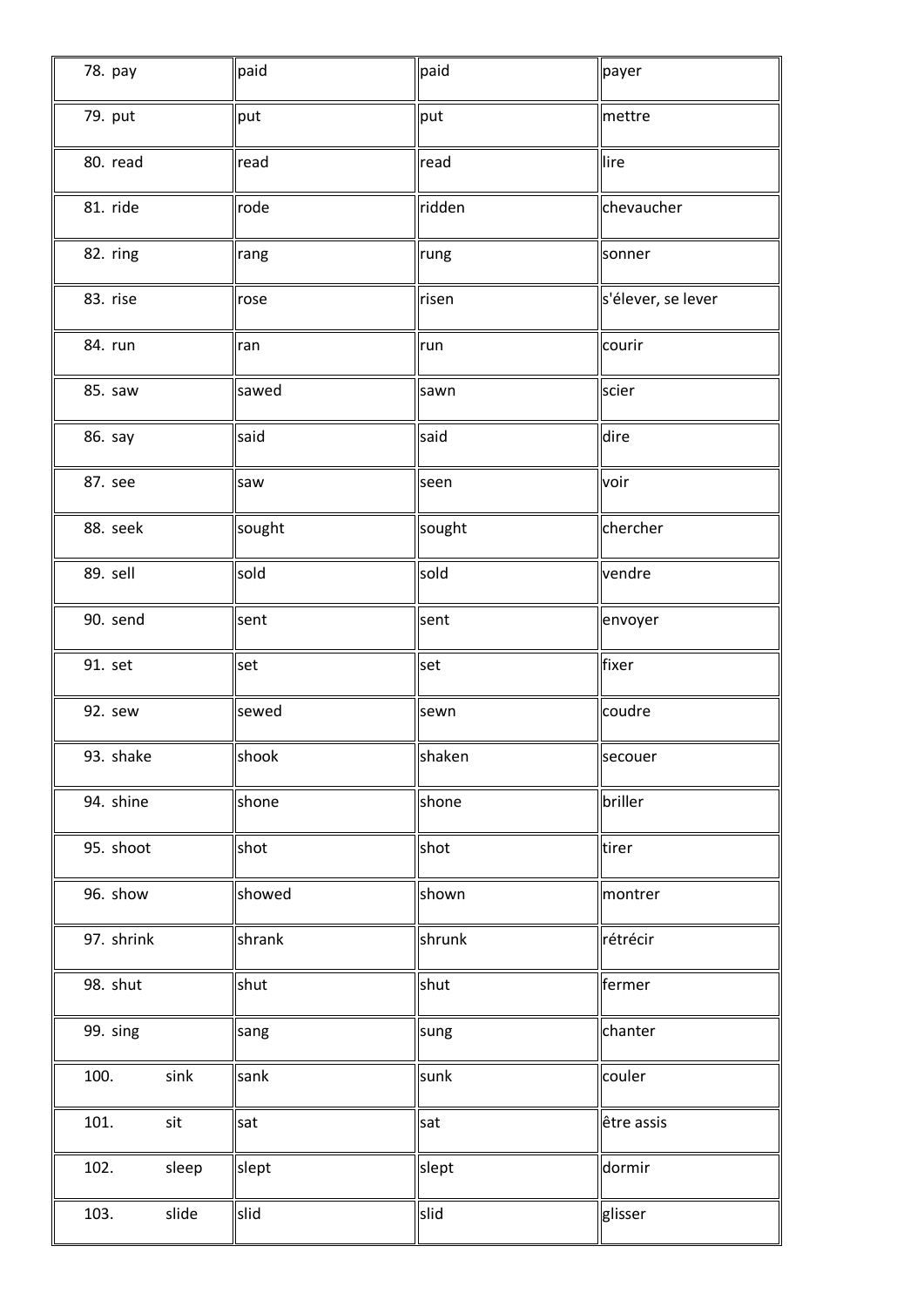| 104. | smell  | smelt   | smelt   | sentir (odorat)                |
|------|--------|---------|---------|--------------------------------|
| 105. | sow    | sowed   | sown    | semer                          |
| 106. | speak  | spoke   | spoken  | parler                         |
| 107. | speed  | sped    | sped    | aller à toute vitesse          |
| 108. | spell  | spelt   | spelt   | épeler                         |
| 109. | spend  | spent   | spent   | dépenser                       |
| 110. | spill  | spilt   | spilt   | renverser (un liquide)         |
| 111. | spit   | spat    | spat    | cracher                        |
| 112. | split  | split   | split   | fendre                         |
| 113. | spoil  | spoilt  | spoilt  | gâcher, gâter                  |
| 114. | spread | spread  | spread  | répandre                       |
| 115. | spring | sprang  | sprung  | jaillir, bondir                |
| 116. | stand  | stood   | stood   | être debout                    |
| 117. | steal  | stole   | stolen  | voler, dérober                 |
| 118. | stick  | stuck   | stuck   | coller                         |
| 119. | sting  | stung   | ∥stung  | piquer                         |
| 120. | stink  | stank   | stunk   | puer                           |
| 121. | strike | struck  | struck  | frapper                        |
| 122. | string | strung  | strung  | enfiler, tendre (une<br>corde) |
| 123. | swear  | swore   | sworn   | jurer                          |
| 124. | sweep  | swept   | swept   | balayer                        |
| 125. | swell  | swelled | swollen | enfler                         |
| 126. | swim   | swam    | swum    | nager                          |
| 127. | swing  | swung   | swung   | se balancer                    |
| 128. | take   | took    | taken   | prendre                        |